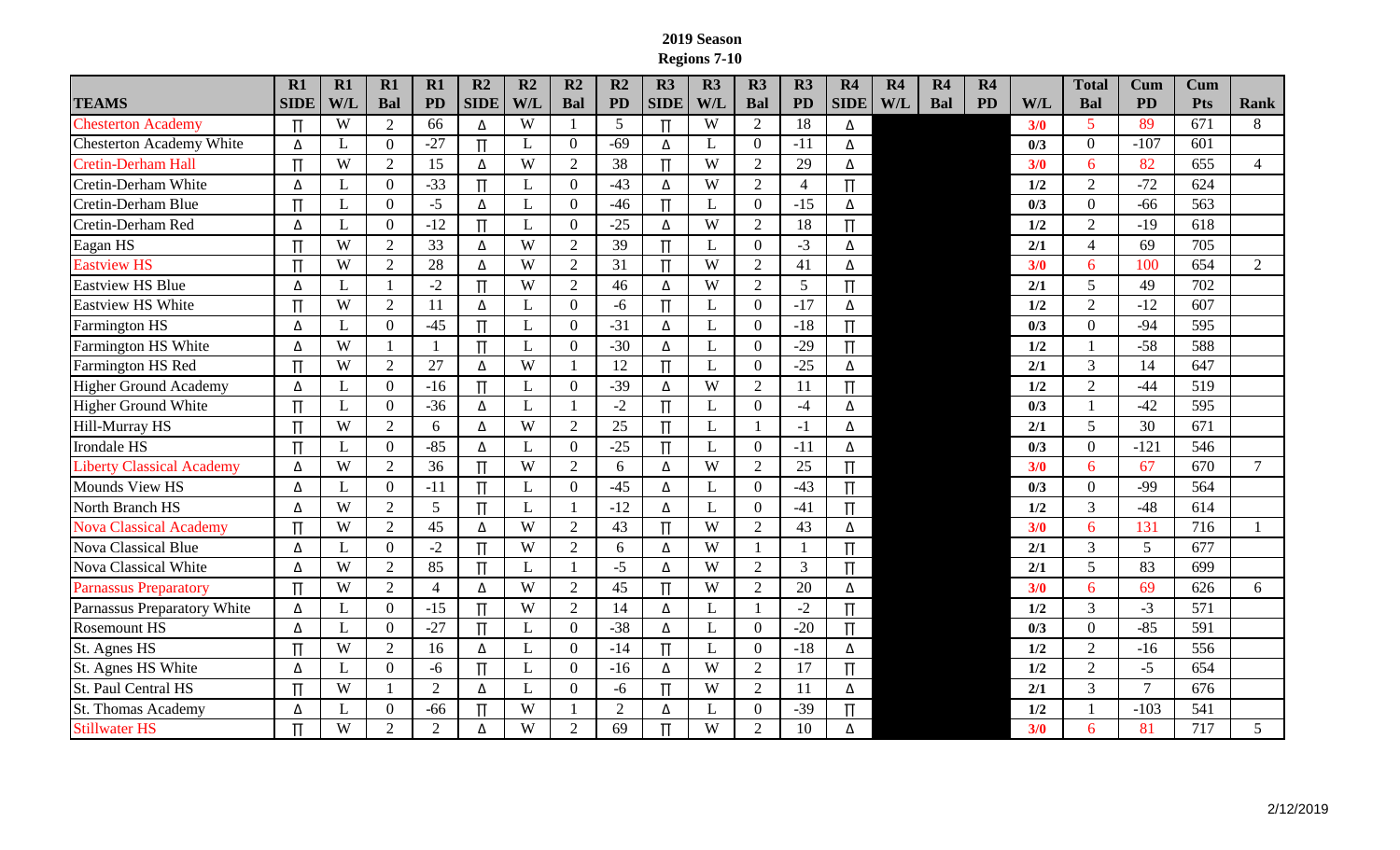## **2019 Season Regions 7-10**

|                                   | R1          | R1         | R1         | R1          | $\mathbf{R}2$  | R2         | R <sub>2</sub> | $\mathbf{R}2$ | R <sub>3</sub> | R3             | R <sub>3</sub> | R <sub>3</sub> | R <sub>4</sub> | <b>R4</b> | R4  | R4        |            | <b>Total</b> | Cum       | Cum        |      |
|-----------------------------------|-------------|------------|------------|-------------|----------------|------------|----------------|---------------|----------------|----------------|----------------|----------------|----------------|-----------|-----|-----------|------------|--------------|-----------|------------|------|
| <b>TEAMS</b>                      | <b>SIDE</b> | <b>W/L</b> | <b>Bal</b> | <b>PD</b>   | <b>SIDE</b>    | <b>W/L</b> | Bal            | <b>PD</b>     | <b>SIDE</b>    | W/L            | Bal            | <b>PD</b>      | <b>SIDE</b>    | W/L       | Bal | <b>PD</b> | <b>W/L</b> | Bal          | <b>PD</b> | <b>Pts</b> | Rank |
| <b>Totino Grace HS</b>            |             | ∸          |            |             | $\overline{ }$ | W          |                | 19            |                | W <sub>1</sub> |                |                | ▵              |           |     |           | 2/1        |              | 20        | 637        |      |
| <b>Visitation Red</b>             |             | X          |            | $\sim$<br>∸ | ப              | W          |                | 16            |                | W)             |                | 39             | ▵              |           |     |           | 3/0        |              | 82        | 674        |      |
| <b>Visitation White</b>           | ▵           | ∸          |            | $-28$       |                | <u>.</u>   |                | $-19$         |                | W              |                |                |                |           |     |           | 1/2        |              | $-32$     | 594        |      |
| <b>Woodbury East Ridge Royal</b>  |             | X          |            |             | ▵              | W          |                | 30            |                | <b>.</b>       |                |                | ▵              |           |     |           | 2/1        |              | 37        | 672        |      |
| <b>Woodbury East Ridge Golden</b> | Δ           | ∸          |            |             |                | W          |                | 25            |                | ∸              |                | $-10$          |                |           |     |           | 1/2        |              | 11        | 612        |      |